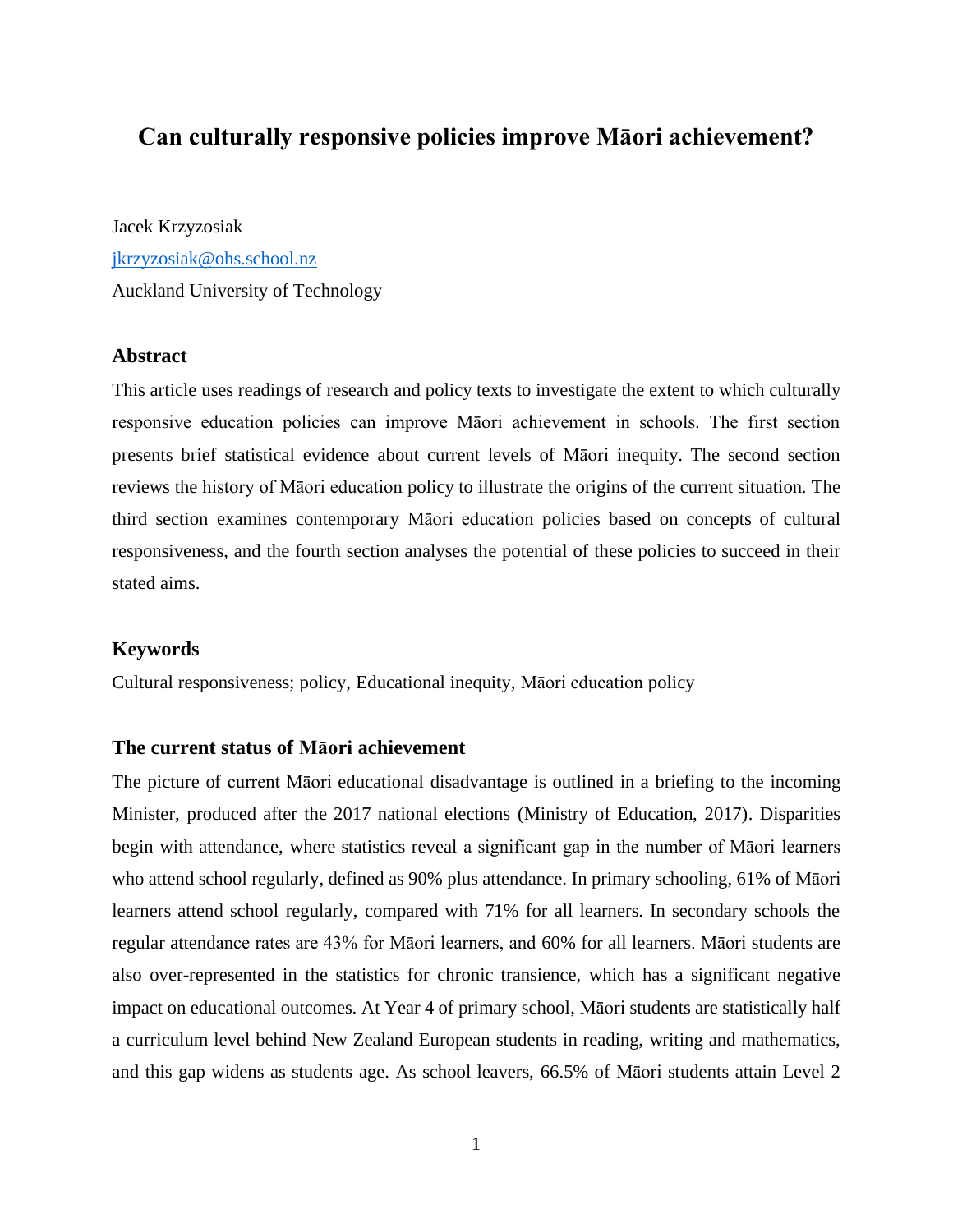NCEA or higher, compared to 80.3% for all students. Only 19% of Māori school leavers achieve University Entrance, compared with 44% of New Zealand European, and 67% of Asian students.

These educational inequalities result in a stark contrast in access to the professions that provide the greatest financial rewards and social status, such as medicine or law. Nationally, students from the most deprived 30% of schools make up only 6% of the graduates from these courses (Johnston, 2018). This statistic reports a decile-related differential, but relates to Māori because the Māori student population is concentrated in the lower decile schools.

Since schooling today is equally available to all families in New Zealand, inequity of educational outcomes for some ethnic groups may seem to exist for no reason. By ignoring historical realities, responsibility for educational inequity can be located with students themselves and their families. Seeing the contemporary situation as a result of past policies and practices is necessary to understand the current educational inequality suffered by Māori. Reviewing the history of Māori education highlights the fact that Māori inequality has been a permanent feature of New Zealand education, which demonstrates that Māori colonisation is an ongoing process, underwriting the thinking behind education policy, and maintaining Māori socioeconomic disadvantage (Walker, 2016).

#### **History of Māori education policy**

Māori education policy can be divided into phases according to changing policy goals, starting with mission schools for conversion to Christianity, followed by the goal of assimilation to British culture, later giving way to integration, and in more recent decades turning to Taha Māori, biculturalism, multiculturalism and tino rangatiratanga (Walker, 1996).

#### *Mission schooling*

European-style schools for Māori were first established by missionaries, starting in 1816. The missionaries aimed to convert Māori to Christianity (Stephenson, 2008; Walker, 2016) and create a Christian community, though they did not necessarily seek to fully impose European culture on Māori society. The Māori leaders who supported the establishment of Pākehā schooling are conjectured to have had very different expectations from the aims of missionaries: they wanted to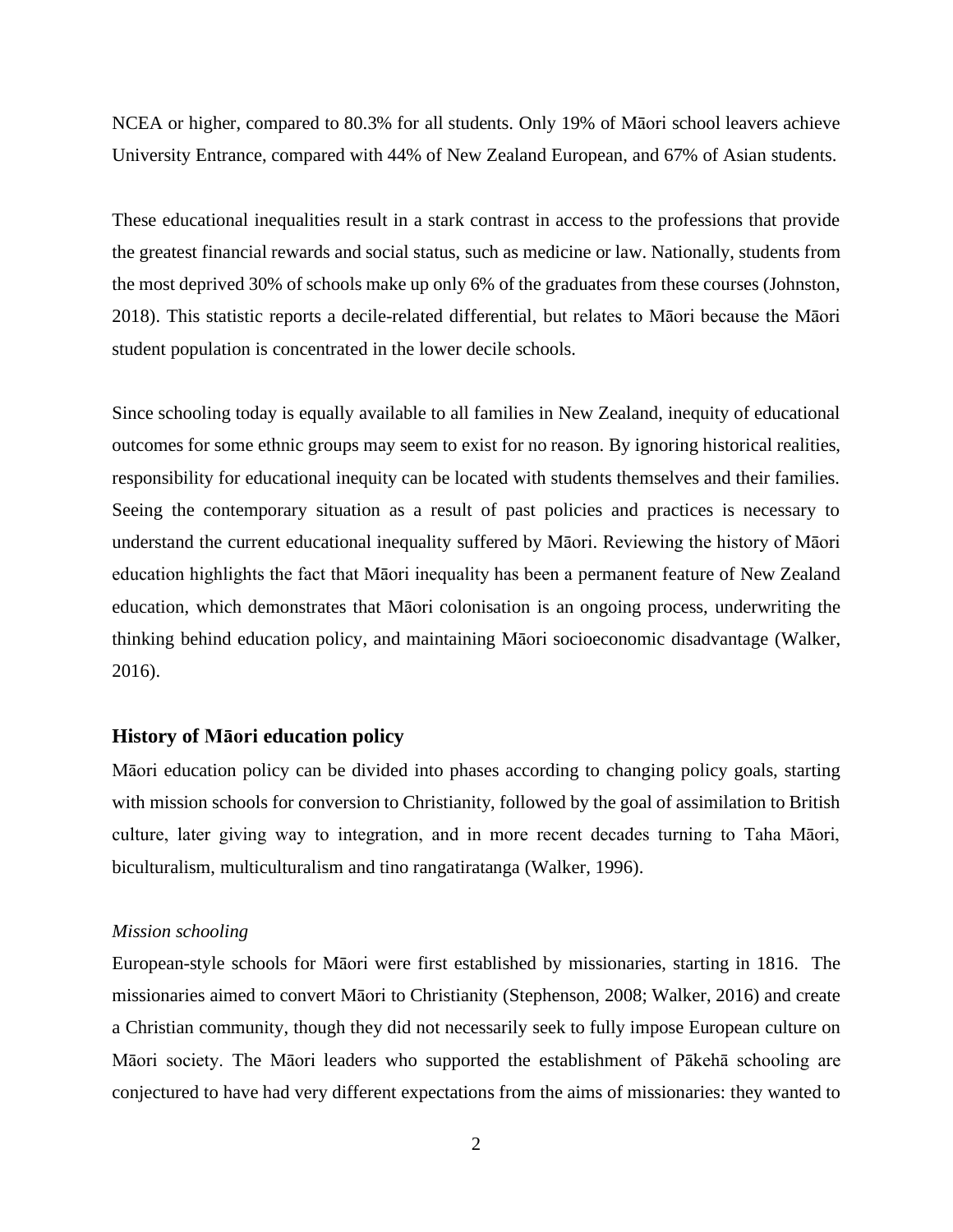adopt useful Pākehā knowledge for their own ends (Jones & Jenkins, 2008). Schooling was one wave in a growing tide of cultural invasion of the Māori world (Anderson, Binney, & Harris, 2014, p. 190).

#### *Early Māori literacy*

Starting from about 1820, the written form of te reo Māori was developed in collaboration between the missionaries and the rangatira (leaders), whereby Māori learned to read and write, and missionaries learned te reo Māori. 'Enthusiasm for reading [among Māori] was evident as soon as printed material in the Māori language became available' (Anderson et al., 2014, p. 194). Instruction in mission schools was in te reo Māori and literacy, regarded as a skill of substantial mana (prestige), spread quickly beyond the areas influenced by British. Māori literacy in te reo Māori was becoming useful in Māori political life, with many rangatira using letter-writing to build political alliances (Anderson et al., 2014, p. 196). It is believed that the rate of literacy among Māori was higher at this point in colonial history than among the Pākehā then living in the country. This historical fact should put to rest any racist assumptions about the Māori inability to learn European skills.

# *Education as a tool for assimilation*

Once the Treaty of Waitangi was signed, an increasing number of Europeans settled in New Zealand, and the colonial government was established, including educational policy. Native schools continued to be established, and Māori communities displayed strong interest in education as a means of their advancement, despite the divergence between their aspirations and those of the settler government (Anderson et al., 2014, p. 286). Policy was based on racist beliefs about the inherent intellectual inferiority of Māori (Walker, 2016). The language of instruction became English, mandated by law, and te reo Māori was systematically suppressed. The schools took an assimilationist approach, but some Maori communities were able to subvert that intention, and the schools instead became a focal point for community pride and activity.

The Education Act of 1877 established effectively two separate educational systems in New Zealand, one for Māori children that was rural, with a restricted assimilatory curriculum, and the other for the children of Pākehā settlers, which was academic and based on the British public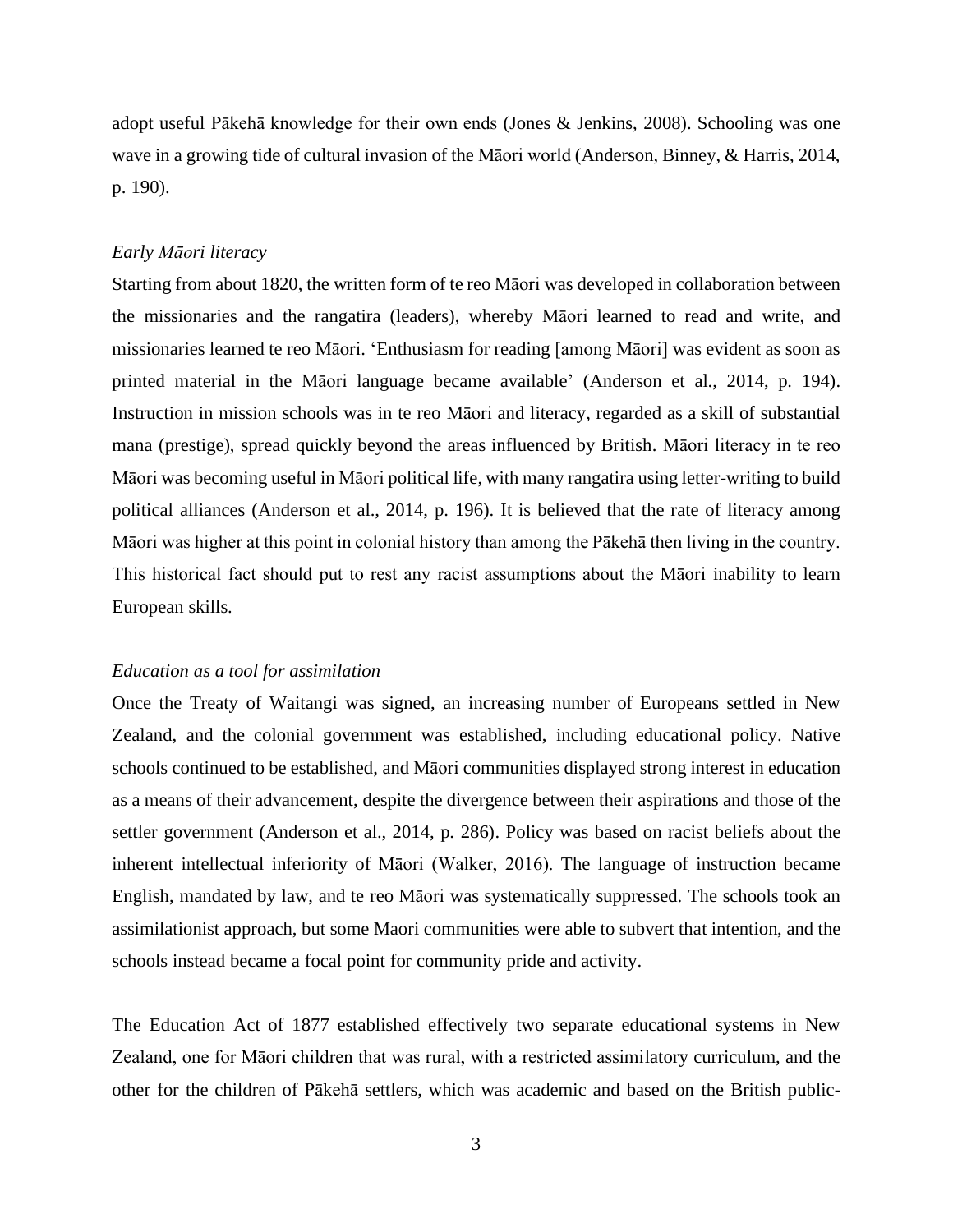school system. This two-tier colonial educational system, aimed at assimilating Māori to the lower ranks of New Zealand society, continued, albeit with some changes, including a change of name from Native Schools to Māori Schools after WWII, until the whole system was finally dismantled in 1969. Schools of the times systematically marginalised access of young Māori to full participation in politics and the economy.

Following WWII the Māori population underwent a rapid process of urbanization, changing from 80% rural in 1939 to 80% urban by 1986 (Meredith, 2012). Urbanisation meant the end of the Māori School system, as more and more Māori children enrolled in their local Board schools. Urbanisation and education in mainstream schools weakened the connection of Māori children to tribal communities and further undermined intergenerational transmission of te reo, as mainly young people moved to urban centres (Anderson et al., 2014, p. 64).

The colonial education system succeeded in converting most Māori to Christianity and in damaging te reo Māori almost to extinction. It did not, however, achieve its goal of fully assimilating Māori into British settler culture: Māori refused to assimilate, and New Zealand never became fully monocultural. Under Pākehā domination, Māori culture has been marginalised and attenuated, but never fully extinguished.

#### *The Hunn Report: constructing Māori underachievement*

The Hunn Report (Hunn, 1961) was the first government document to explicitly identify the Māori student underachievement. The Hunn Report introduced a new phase of educational policy of integration to replace assimilation, but the integration approach was still based on the dominance of European culture, and assumed the two cultures would merge (Bishop & Glynn, 1998). The Hunn Report ushered in the dismantling of Māori Schools in 1969, which meant Māori students were finally included in the national education statistics of academic achievement. The unified school system showed up the significant disadvantage suffered by Māori students, which in turn heralded the beginnings of the local field of Māori education research – a research tradition predicated on deficit. Explanations of Māori educational inequity included genetic, linguistic and cultural deficiency (Bishop & Glynn, 1998).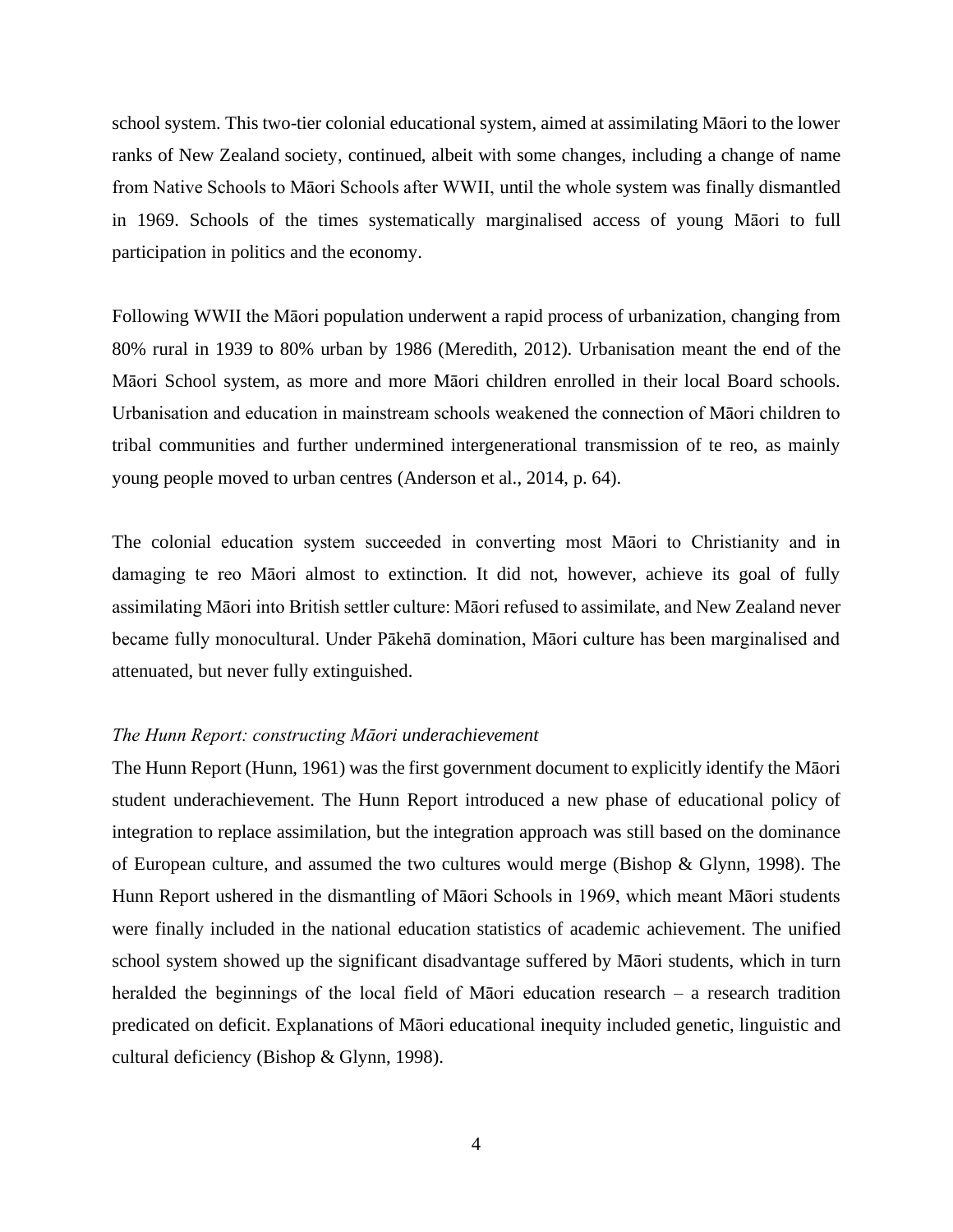After a period of post-WWII prosperity, the first oil shock of the 1970s marked the start of an acceleration in the growth of economic inequality in New Zealand that disproportionately affected Māori. Combined with renewed political activism by generations of urban Māori, this led to the establishment in 1975 of the Treaty of Waitangi Tribunal, tasked with redressing breaches of the Treaty. Māori education policy began to move towards biculturalism. Ranginui Walker (2004) explained educational underachievement of Māori students as arising from cultural alienation within the Eurocentric schools. Similar ideas were expressed by NACME, the National Advisory Committee on Māori Education (Hokowhitu, 2004).

Taha Māori was introduced in schools in 1975 to counteract the cultural alienation of Māori students, and to safely expose non-Māori students to cultural diversity. Taha Māori was purported to embrace traditional tikanga Māori, but was really quite superficial, restricted to things like the use of Māori greetings and decorative elements in the classroom (Walker, 2016, pp. 30-31). 'Essentially, Taha Māori represented a version of Māori culture so Eurocentric that Māori barely recognised it as their own' (Hokowhitu, 2004, p. 198). True to the prevailing monocultural mindset, many teachers resisted even such tokenistic inclusion of Māoritanga in school life, while some accepted it as a first step towards biculturalism.

#### *The introduction of neoliberal policies in New Zealand education*

The policies inaugurated by the 1984 Labour Government were based on neoliberal economic principles, and sought to rein in the burgeoning costs of the welfare state on which New Zealand based its reputation for egalitarianism and good 'race relations'. The reconfiguration of education and other public policy happened in a rapid process known as the 'New Zealand experiment' (Kelsey, 1997), which has had ongoing negative impact on the Māori population over the decades since (Carpenter & Osborne, 2014).

Neoliberal reform of education entailed a thorough overhaul of educational administration, which happened under the banner of Tomorrow's Schools (New Zealand Department of Education, 1988). Schools were now required to operate under a competitive business model, and education in general was framed as an economic or private commodity (Stewart, 2018b). This meant that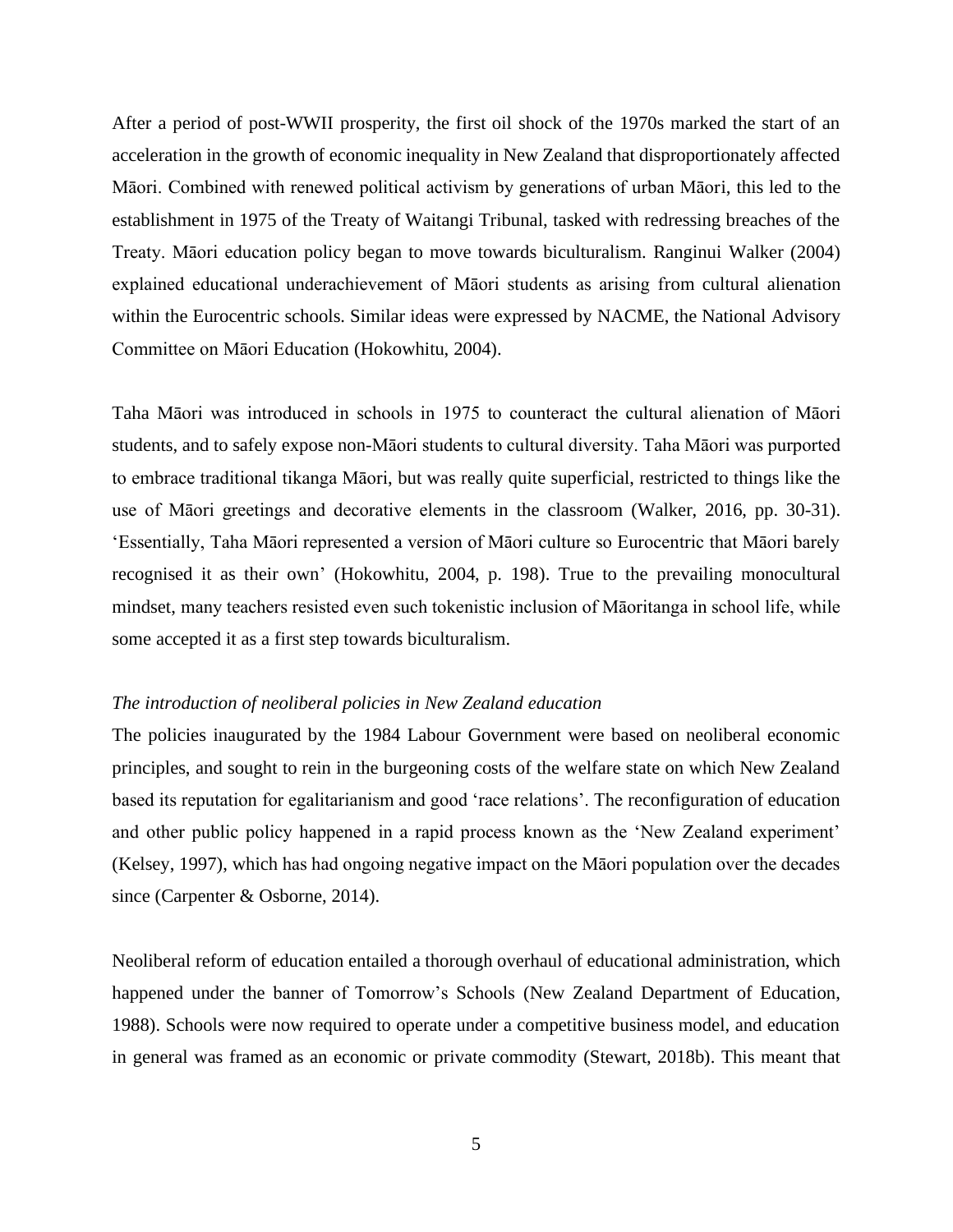schools in communities where trustees lacked business acumen suffered: just one example of how these policies seemed designed to further disadvantage impoverished families.

In principle, the new governance model offered Māori communities the opportunity for input into the running of their schools, but this proved illusory since few Māori were elected to BoTs owing to the deadweight of monoculturalism. The model also shifted control of policy implementation from the Ministry to the school communities, or general public, who were often sceptical about bicultural initiatives (Hokowhitu, 2004).

Having been implemented, neoliberal policies have proved difficult to reverse, and continue to dominate New Zealand social life today, including education (Carpenter, 2014). Neoliberal policies and politics prioritise freedom of choice over fairness, competition over cooperation, and private over public interests (Thrupp, 2007). During this time, gaps have increased in educational achievement and so have incomes between people from high or low socioeconomic backgrounds, leading to a situation where education has little impact on upward social mobility. Decreasing opportunities for upward social mobility are particularly harmful to Māori, since they are overrepresented in the lower socioeconomic strata.

### **Cultural responsiveness: contemporary policy responses to Māori inequity**

Current policy strategies for Māori education are based on the central concept of cultural responsiveness, which follows the understanding that injustice and racism towards Māori in education is the result of lack of awareness of cultural difference. By this reasoning, the interethnic conflict is reduced to a chain of misunderstandings that can be overcome by cultural competency training.

#### *Ka Hikitia*

In 2008, the Ministry of Education released their Māori education strategy, *Ka Hikitia* (Ministry of Education, 2008), with broad aspirational goals for Māori success in education, general society and te ao Māori (the Māori world). The Ministry interprets the phrase 'ka hikitia' as meaning to 'step up', 'lift up' or 'lengthen one's stride' - a call for urgent action to counter Māori underachievement (Berryman & Lawrence, 2017). This policy originated from research associated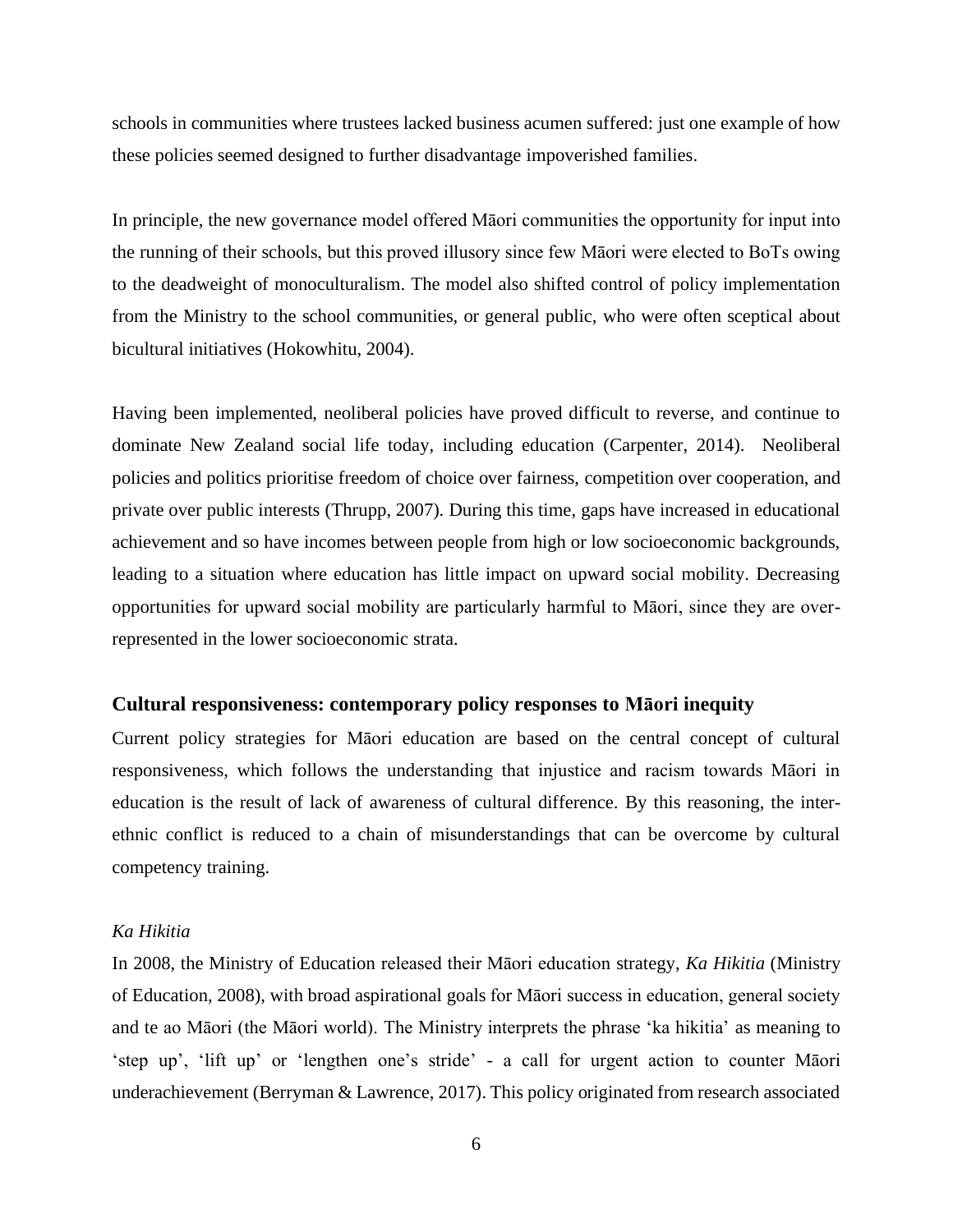with the *Te Kotahitanga* programme of research and professional development for secondary school teachers, which aimed to unsettle deficit thinking patterns, which were found to be prevalent among teachers (Bishop, Berryman, & Wearmouth, 2014).

Mere Berryman and colleagues (2015) reviewed the implementation of *Ka Hikitia* in secondary schools, finding its success was limited, despite good will from school leadership and teachers. Introduction of the policy alone was insufficient to disrupt traditional pedagogy, which was claimed to maintain Māori underachievement. The authors prescribed three elements needed for *Ka Hikitia* to succeed in reducing Māori underachievement, namely, that school leadership and teachers must (i) deliberately engage with policy, (ii) learn from research what works for Māori learners, and (iii) possess 'a relentless moral imperative for change' (Berryman et al., 2015, p. 65). These elements locate responsibility for Māori educational success within schools, particularly with school leaders, and accept the assumption that the policy is sound.

Teachers and school leaders are expected to understand the principles of *Ka Hikitia* and to strive to fulfil the core vision of the strategy: 'Māori enjoying and achieving education success as Māori.' Accomplishing the goals of this strategy depends on teachers in schools, because it works on the theory that teachers are fundamental to improving Māori students' achievement. Evaluations have shown a lack of uniform understanding of the phrase 'enjoying educational success as Māori.' Such lack of shared understanding, and the finding that few teachers prioritise learning about Māori culture and history, do not bode well for successful implementation of the *Ka Hikitia* policy.

*Ka Hikitia* has been updated since its initial release and is still current. The 2013 version listed the following goals for realising Māori potential:

- Sustained system-wide change
- Innovative community, iwi and Māori-led models of education provision
- Māori students achieving at least on a par with the total population. (Ministry of Education, 2013a)

Māori students achieving at least on a par with the total population is a laudable aspiration, but *Ka Hikitia* offers no clear advice as to how this might be achieved. 'Sustained system-wide change' implies the ambition to address structural i.e. economic inequity and institutional racism. These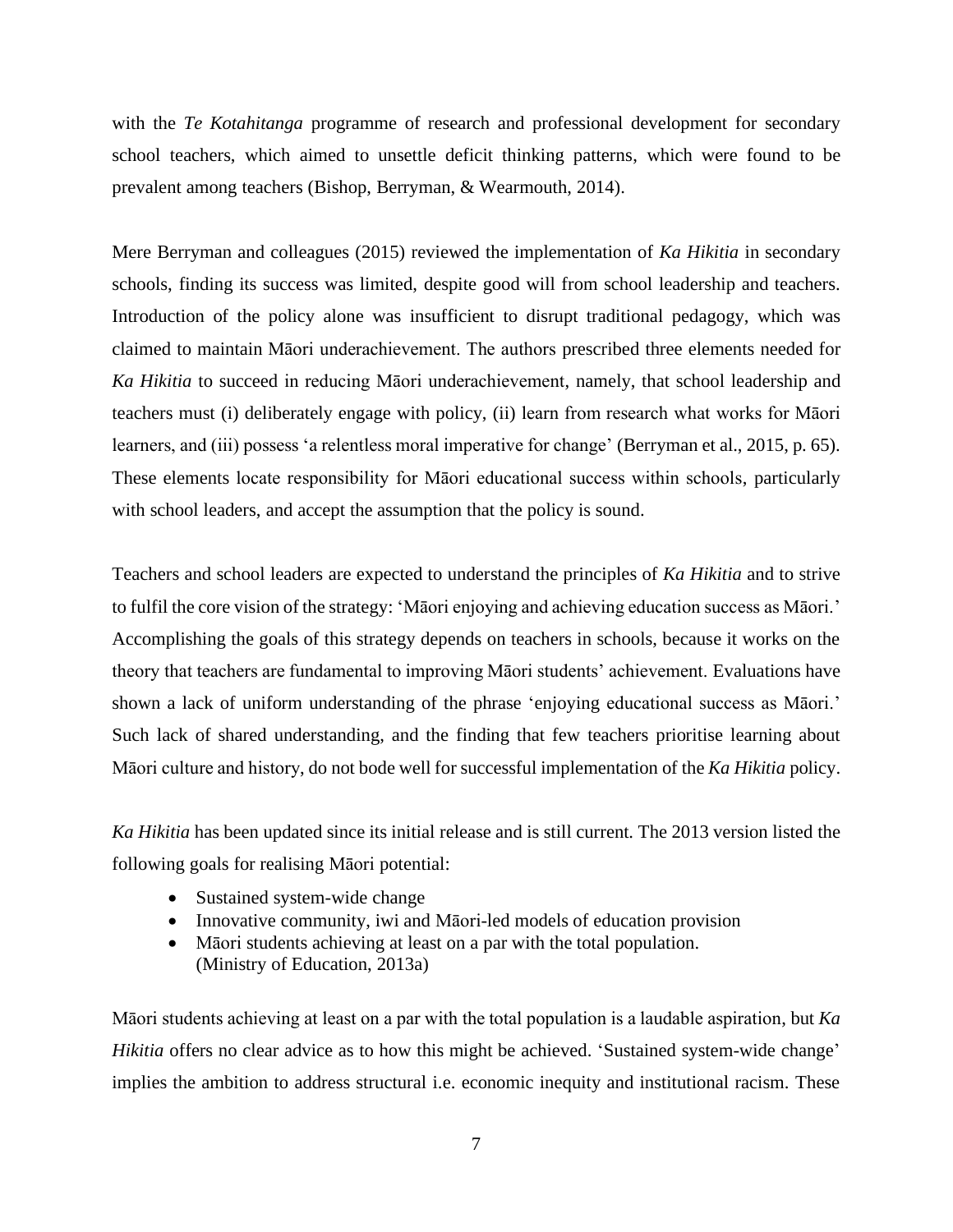macro-level societal issues are beyond the control of schools, and in the globalised economy, perhaps even beyond the control of the national government. Stating the aim of having an 'innovative' iwi-led education perhaps suggests the government plans to expand successful Māorimedium schools, and give more agency over education to iwi.

As a high-level policy strategy, *Ka Hikitia* is the basis for other Māori education policy documents, in particular *Tātaiako*: *Cultural Competencies for Teachers of Māori Learners* (Ministry of Education, 2011) and *Tau Mai Te Reo* (Ministry of Education, 2013b).

## *Tātaiako: Cultural Competencies for Teachers of Māori Learners*

*Tātaiako* was developed to assist with the implementation of *Ka Hikitia* and claims to 'support' teachers (p. 4), yet takes the form of a highly problematic set of descriptors of cultural responsiveness to Māori, against which teachers are to be appraised (Stewart, 2016). It is based on a small number of profound Māori concepts that are so oversimplified in the documents that they become caricatures, with little likeness to Māori understandings, making it unlikely the policy can offer any help to Māori students or their teachers. The document is not suitable as a checklist of competencies because the words used for the 'competencies' signify 'values and cultural frameworks, not specific knowledge or skills' (Stewart, 2016, p. 94). Lack of reference to the literacy and educational underachievement of Māori is consistent with avoiding saying anything that can be interpreted as deficit theorising. '*Tātaiako* provides no more than a starting point for a teacher who wishes to investigate Māori history and culture in order to more successfully teach Māori students' (Stewart, 2016, p. 95).

#### *Tau Mai Te Reo*

One of the cornerstones of current culturally responsive policy in education for Māori is the commitment to strengthening the presence and use of te reo Māori in all schools. *Tau Mai Te Reo* is the policy document that outlines how support for te reo Māori in education will be pursued (Ministry of Education, 2013b). It explains the benefits and therefore the rationale for striving to be bilingual:

As an official language, the Māori language offers cognitive, cultural, educational, economic, social and linguistic benefits for all New Zealanders. These benefits support the development and celebration of our national identity, while at the same time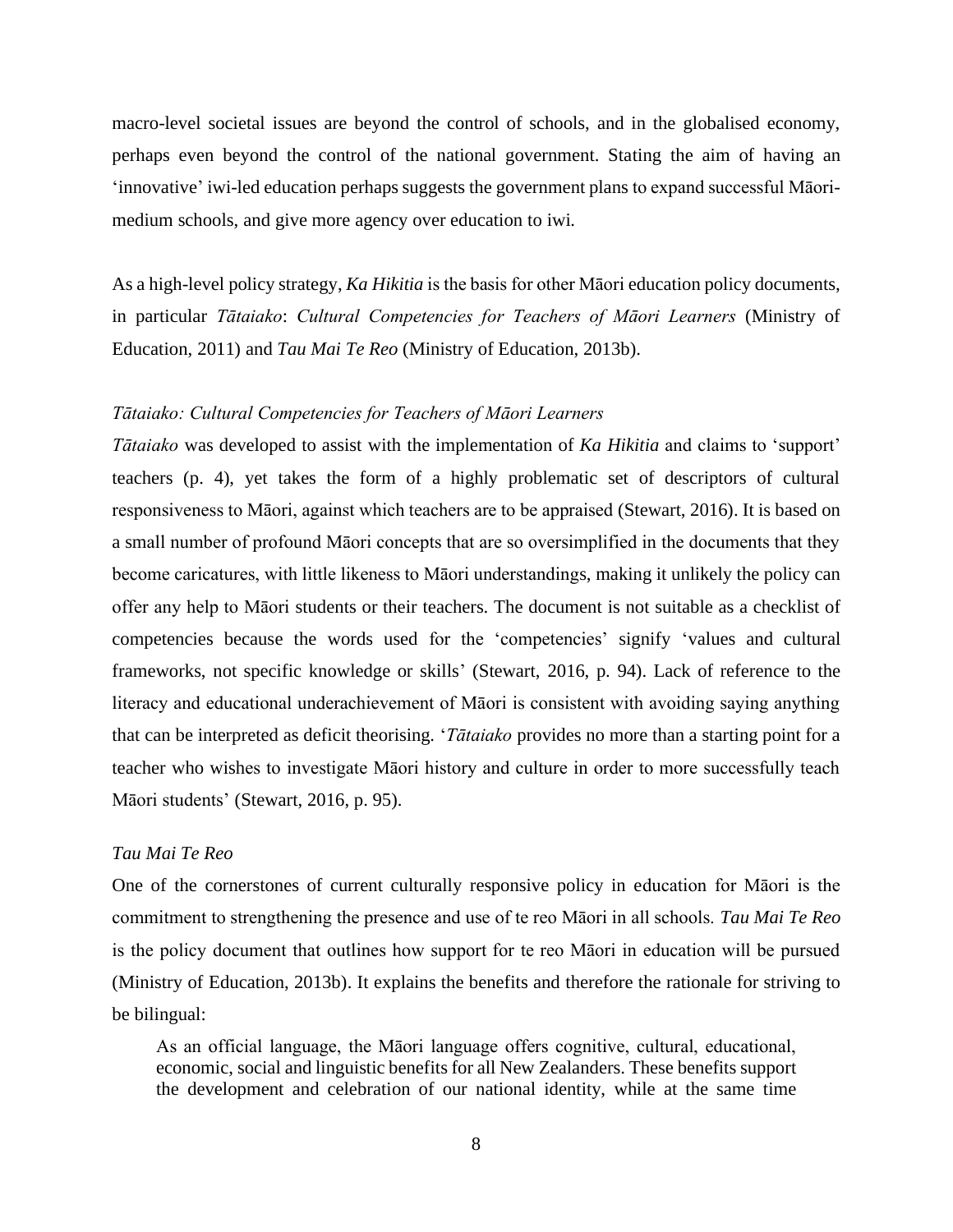protecting the distinctiveness of the indigenous people, increasing family and whānau (and community) cohesion, and contributing to economic opportunities. (Ministry of Education, 2013b, p. 7)

But the two goals of using te reo Māori and, by implication, Māori culture: (i) for forging national identity for all New Zealanders; and (ii) to protect the uniqueness of Māori people, seem to contradict each other. Moreover, the value of the language is commodified in this statement by tying it to economic opportunities.

## *Te Ahu o Te Reo Māori*

To implement the *Tau Mai Te Reo* strategy, the current government has committed \$12.5 million (between 2019 and 2023) to *Te Ahu o te Reo Māori*, a programme of professional development for active teachers and non-teaching staff in schools. In its first years the programme will run in four regions (Waikato, Taranaki-Whānganui, Kapiti-Horowhenua-Porirua, and Ngāi Tahu i.e. the South Island) with the highest projected growth of Māori populations, but is envisaged to eventually be rolled out across the country. This programme goes some way towards providing time for teachers and other school workers to learn te reo Māori and is open to all schools and to school employees with all levels of existing competency (Ministry of Education, 2019).

The programme has ambitious objectives: to equip school staff to integrate te reo Māori into the education of all students in New Zealand, to enable an education workforce to use te reo Māori correctly every day. The documentation presents the belief that achieving this aim will improve learning outcomes and relationships for all students (Ministry of Education, 2019). The programme will be delivered by providers associated with local iwi and be grounded in communities, in the hope of creating stronger connections between schools and Māori communities, and greater influence by those communities on teaching and learning. It is hoped that this programme will contribute to systemic change that will lead to te reo Māori being valued and prioritized in education.

The *Te Ahu o Te Reo Māori* programme is part of the government's wider policy that aims for te reo Māori to be part of all students' education by 2025, though this aim lacks detail and does not specify exactly what part te reo Māori will play in students' education. The policy does NOT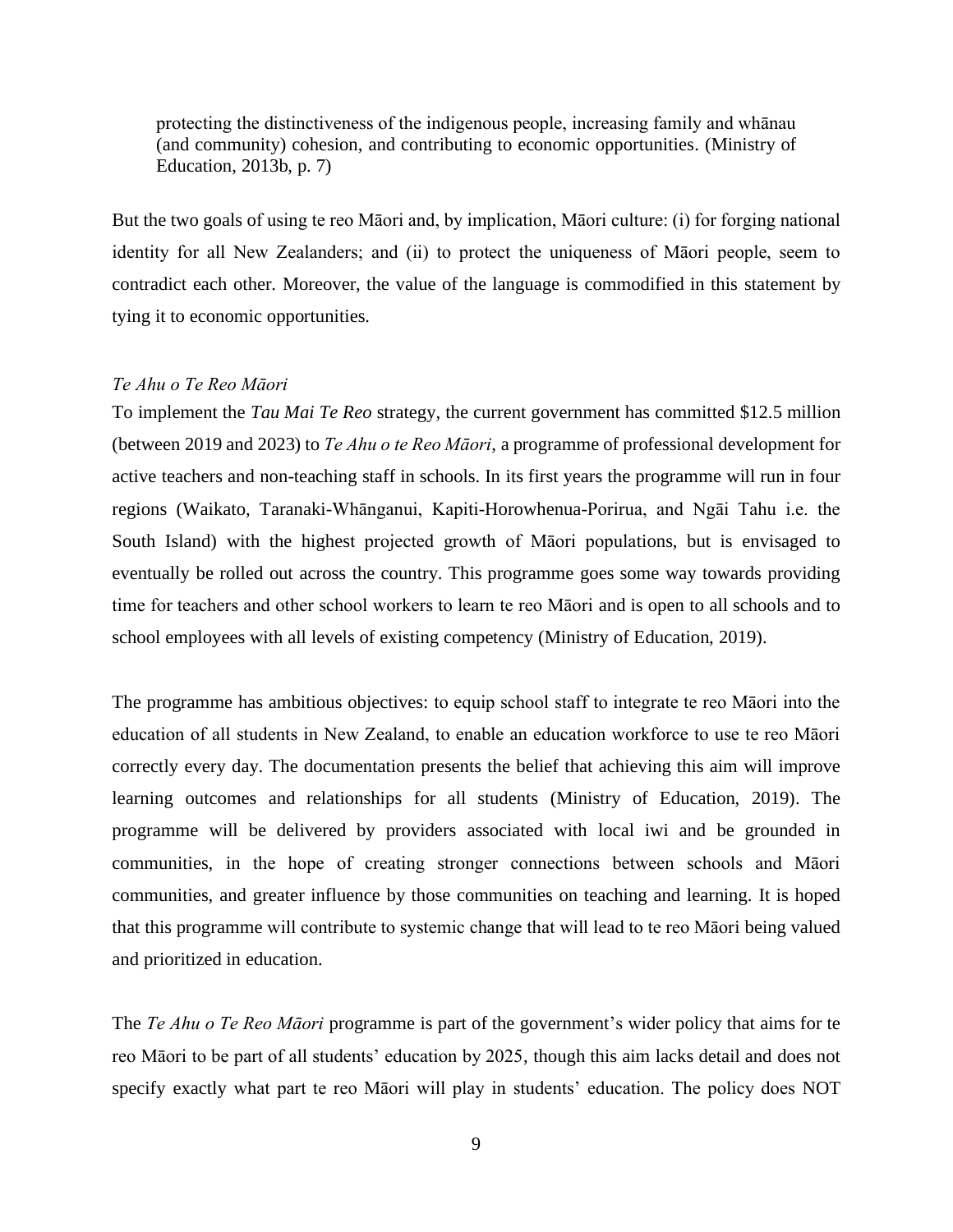envisage te reo Māori being a compulsory subject in schools, and furthermore does not explain how it will lead to equalising Māori achievement in English-medium school subjects.

## **Can culturally responsive policies ameliorate Māori underachievement?**

Some scholars claim that culturally responsive policies are effective for improving the educational achievement of Māori students and should be continued, while others question their effectiveness because they do not address the larger socioeconomic disparity that drives underachievement. The statistics presented at the start of this article clearly show that over three decades of culturally responsive policies have not achieved the objective of equalising educational outcomes for Māori to the rest of the New Zealand population. The current trends in educational policies go further than before to promote culturally responsive pedagogies as a panacea for Māori underachievement, in an atmosphere in which it is becoming increasingly difficult for teachers to question the effectiveness of those policies: their failure and alternative approaches are becoming undiscussable (Zerubavel, 2006).

Reports on *Ka Hikitia* by the Auditor General's office are optimistic about the intent of the policy but less so about the actual outcomes to date; nevertheless the final report contains a article *Every school needs to implement Ka Hikitia* (Berryman & Eley, 2017). At the time of its conception, *Ka Hikitia* was expected to lead to transformational improvements in education for Māori. The Auditor General reports attribute the failure to achieve the expected results to several factors, including reliance on good will and devolved responsibility; and ineffective communication from the Ministry to schools. In retrospect, this finding points to the current move towards compulsion for teachers to engage with te reo and tikanga Māori. On the school side there was (and probably still is) uncertainty about the meaning and application of the central vision of *Ka Hikitia*. These findings confirm what is widely acknowledged: there are no quick fixes to ethnic inequity of educational outcomes. When Māori students were surveyed about their experience of secondary school, there was no significant improvement between 2001 and 2015, indicating that seven years of *Ka Hikitia* not only failed to improve achievement, but also failed to disrupt systemic racism within the education system (Berryman & Eley, 2017).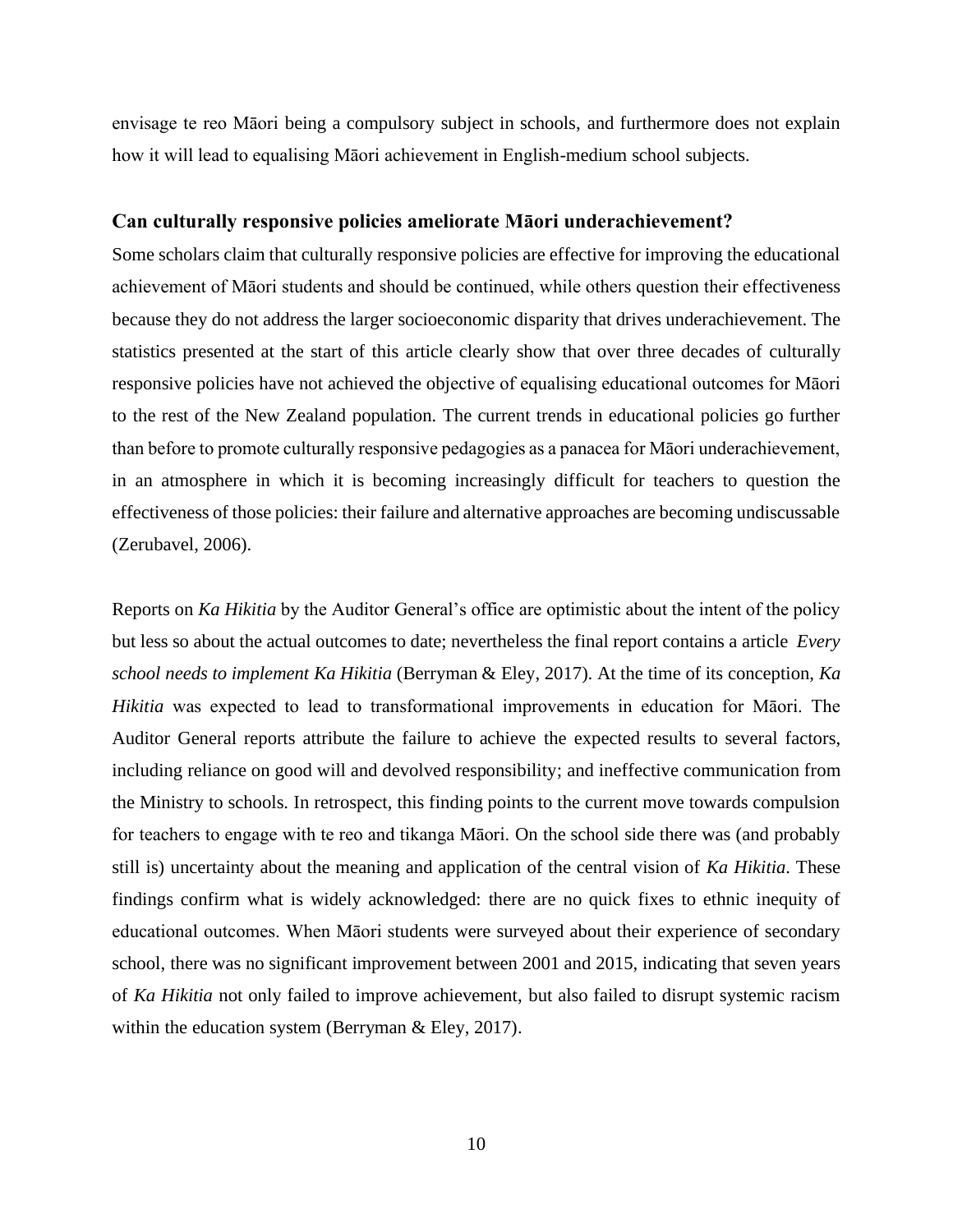One significant obstacle to the successful implementation of cultural responsiveness is the lack of accurate teacher knowledge of New Zealand histories (Stewart, 2018a). Teacher ignorance of how colonisation works is a major stumbling block in working with Māori students. Even if not every educator in New Zealand can learn Māori language and culture, all should learn accurate national histories. Pākehā hearing Māori counter-narratives of colonisation initially often experience emotions of guilt and fear of responsibility for the consequences of oppression (Hotere-Barnes, 2015). These negative emotions can form a barrier to the work required to develop decolonising practice in education.

Culturally responsive policies, on their own, can achieve only incremental improvements at best, because they do not address the core socioeconomic causes of Māori educational inequality (Thrupp, 2014). To broaden the notion of 'deficit thinking' to include any reference to the influence of Māori socioeconomic status on educational success is both unjustified and counterproductive. Such policies may even be a deliberate strategy of distraction, designed to avert attention away from economic disparity (Lourie, 2016). Despite nearly 40 years of bicultural education policy, which has resulted in greater visibility and inclusion of Māori culture in education settings, there is still a significant achievement gap between Māori students and their non-Māori peers (Lourie, 2018).

Public attention was deflected from the socio-economic drivers of educational inequality to the inability of schools to accommodate cultural difference, hence attributing responsibility for Māori underachievement to schools and individual teachers (Bishop, Berryman, Cavanagh, & Teddy, 2007). Placing the blame for Māori underachievement solely on schools absolved the government of responsibility. If socio-economic drivers were fully acknowledged, then a corrective action to diminish those drivers would be a logical step to take. Such logic would contradict ideological tenets of individual responsibility that are at the core of neoliberalism (Thrupp, 2014). Culturally responsive policies were unreasonably expected to counter Māori educational inequity resulting from increasing wealth inequality.

To go on putting effort into mitigating Māori educational inequality without addressing or even acknowledging intergenerational inequities is like putting a sticking plaster on an injury without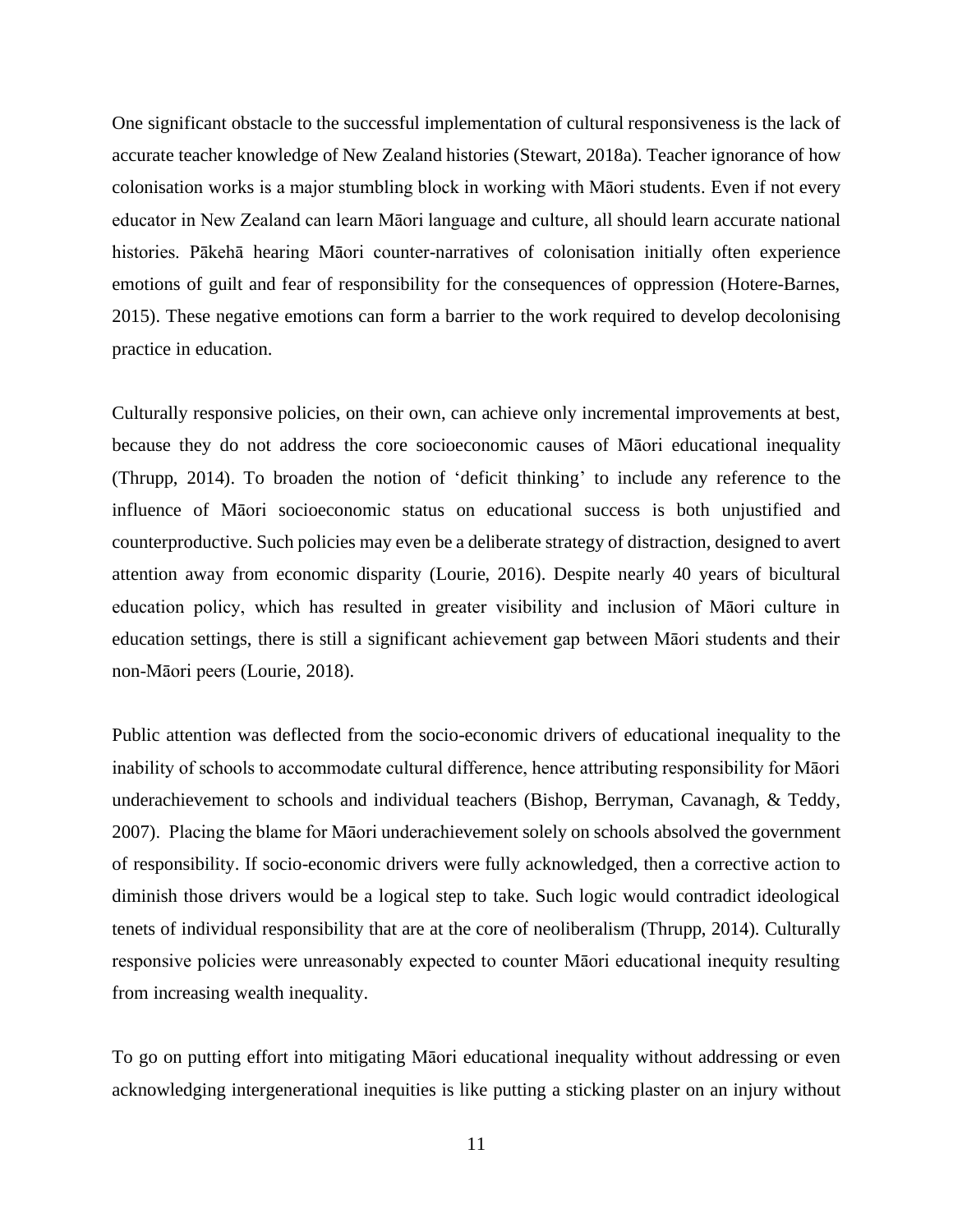knowing its cause. The current culturally responsive policies help promote the false idea that individual classroom teachers are responsible for continuing educational inequality, rather than wider historical and social processes. If we fail to adequately identify the probable causes of observable effects, we are likely to try to implement policies that are doomed to fail.

# **Conclusion**

At the level of the national population, there is a clear ethnic disparity for Māori in school outcomes. An examination of the history of Māori education shows that Māori under-achievement has been continuous since it came into view in about 1970, as the Māori population urbanised and the Māori Schools system was finally dismantled, bringing the Māori population fully into national school statistics for the first time. Culturally responsive policies have been followed since the education reforms starting in 1984, but have made little impact on statistical inequities suffered by Māori. Maybe this is because to acknowledge, respect and make space for Māori culture and language in the classroom seems to be part of good teaching practice and the educational rights of Māori students, rather than a transformative programme for overcoming the effects of the material poverty and its effects, as suffered at a far higher rate by Māori and Pacific families than the general population.

It therefore makes sense to ask: to what extent it is possible for culturally responsive policies improve Māori educational outcomes? In recent changes to the professional standards, all teachers must now demonstrate their commitment to using and developing their use of te reo Māori in the classroom, which considerably increases the pressure on teachers. Yet for teachers to use te reo seems tenuously linked to the achievement of Māori students in English, and begs the question of whether such policies can work if we 'get it right' – or whether they can work at all. Is our national education system focusing on teachers learning te reo at the expense of more productive measures, such as professional learning for teachers about the accurate histories of Māori-Pākehā relationships?

## **References**

Anderson, A., Binney, J., & Harris, A. (2014). *Tangata whenua: An illustrated history*. Wellington, New Zealand: Bridget Williams Books.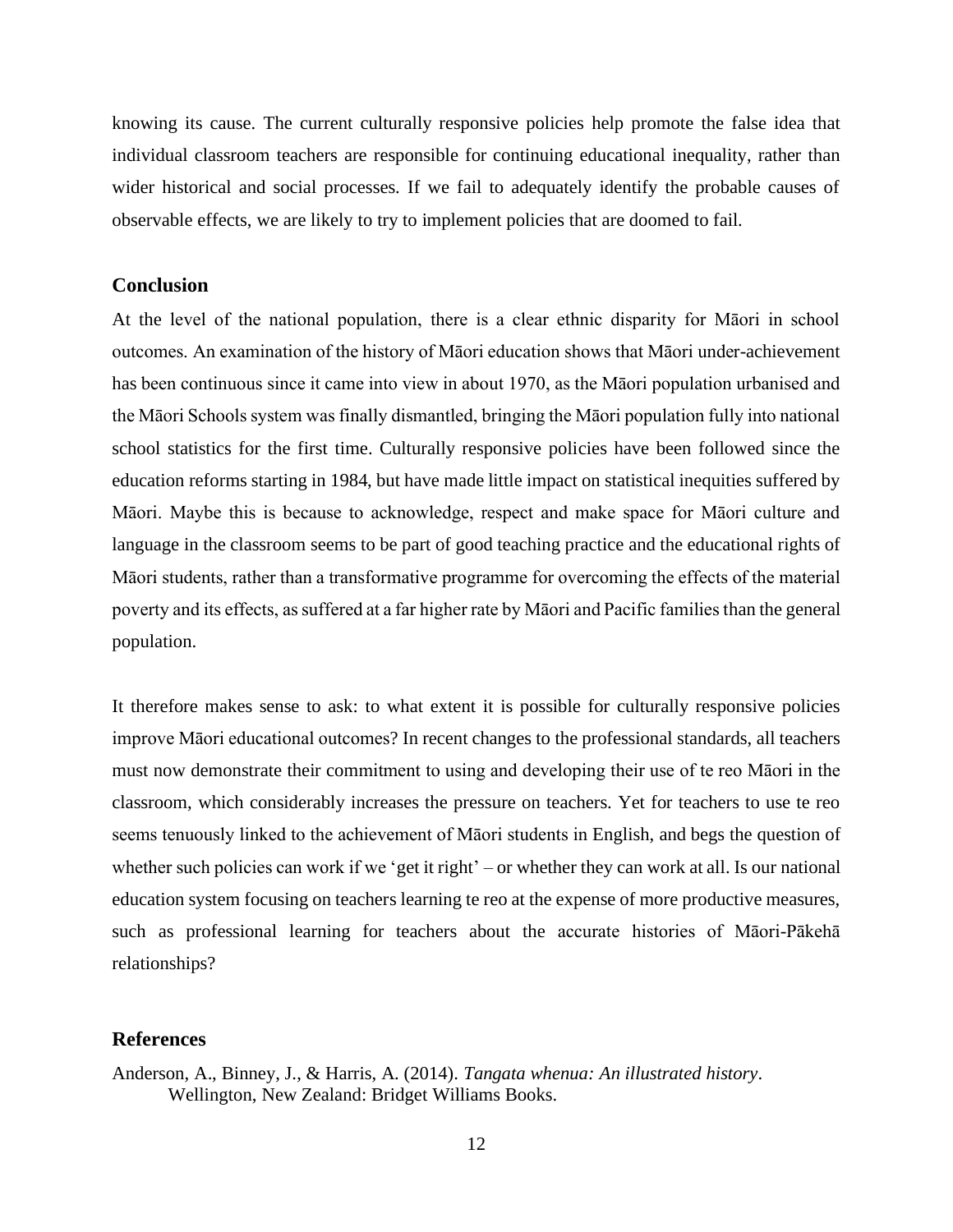- Berryman, M., & Eley, E. (2017). Succeeding as Māori: Māori students' views on our stepping up to the Ka Hikitia challenge. *New Zealand Journal of Educational Studies, 52*(1), 93- 107.
- Berryman, M., Eley, E., Ford, T., & Egan, M. (2015). Leadership: Going beyond personal will and professional skills to give life to Ka Hikitia. *Journal of Educational Leadership, Policy and Practice, 30*(2), 56.
- Berryman, M., & Lawrence, D. (2017). The Importance of Leaders' Discursive Positioning in Neocolonial Education Reform Aimed at Closing the Disparities for Indigenous Peoples. In D. Waite & I. Bogotch (Eds.), *The Wiley International Handbook of Educational Leadership* (pp. 335-353). New York, NY: Wiley Blackwell, .
- Bishop, R., Berryman, M., Cavanagh, T., & Teddy, L. (2007). *Te Kōtahitanga Phase 3 Whānaungatanga: Establishing a culturally responsive pedagogy of relations in mainstream secondary school classrooms*. Wellington: Ministry of Education. Retrieved from<https://www.educationcounts.govt.nz/publications/series/9977/9454>
- Bishop, R., Berryman, M., & Wearmouth, J. (2014). *Te Kotahitanga: towards effective education reform for indigenous and other minoritised students*. Wellington: NZCER Press.
- Bishop, R., & Glynn, T. (1998). The Development of Kaupapa Maori Education Initiatives in Aotearoa, New Zealand. *Education Canada, 38*(2), 50-56.
- Carpenter, V. (2014). Pedagogies of hope: Dialogical professional development. In V. Carpenter & S. Osborne (Eds.), *Twelve thousand hours: Education and poverty in Aotearoa New Zealand* (pp. 123-144). Palmerson North, New Zealand: Dunmore Press.
- Carpenter, V., & Osborne, S. (2014). *Twelve thousand hours: Education and poverty in Aotearoa New Zealand*. Palmerston North, New Zealand: Dunmore Press.
- Hokowhitu, B. (2004). Te tāminga o te mātauranga Māori–Colonisation in education. In *Ki te Whaiao: An Introduction to Māori Culture and Society* (pp. 190-200). Auckland,New Zealand: Pearson.
- Hotere-Barnes, A. (2015). Generating 'Non-stupid optimism': Addressing Pākehā paralysis in Māori educational research. *New Zealand Journal of Educational Studies, 50*(1), 39-53.
- Hunn, J. K. (1961). *Report on Department of Maori Affairs: with statistical supplement*. Wellington, New Zealand: Government Printer.
- Johnston, K. (2018). *Want to be a doctor, lawyer or engineer? Don't grow up poor*. Retrieved from [https://www.nzherald.co.nz/nz/news/article.cfm?c\\_id=1&objectid=12123299](https://www.nzherald.co.nz/nz/news/article.cfm?c_id=1&objectid=12123299)
- Jones, A., & Jenkins, K. (2008). Invitation and refusal: A reading of the beginnings of schooling in Aotearoa New Zealand. *History of Education, 37*(2), 187-206.
- Kelsey, J. (1997). *The New Zealand Experiment*. Wellington, New Zealand: Bridget Williams Books.
- Lourie, M. (2016). Bicultural education policy in New Zealand. *Journal of Education Policy, 31*(5), 637-650.
- Lourie, M. (2018). Biculturalism: What Could it Mean in Education in Aotearoa New Zealand? *New Zealand Journal of Teachers' Work, 15*(1), 24.
- Meredith, P. (2012). *Urban Māori*. Retrieved from [http://www.TeAra.govt.nz/en/urban](http://www.teara.govt.nz/en/urban-maori/page-1)[maori/page-1](http://www.teara.govt.nz/en/urban-maori/page-1)
- Ministry of Education. (2008). *Ka Hikitia–Managing for Success: The Māori education strategy, 2008–2012*. Retrieved from [https://minedu.cwp.govt.nz/our-work/overall-strategies-and-](https://minedu.cwp.govt.nz/our-work/overall-strategies-and-policies/ka-hikitia-accelerating-success-20132017/ka-hikitia-history/ka-hikitia-managing-for-success-2008-2012/)